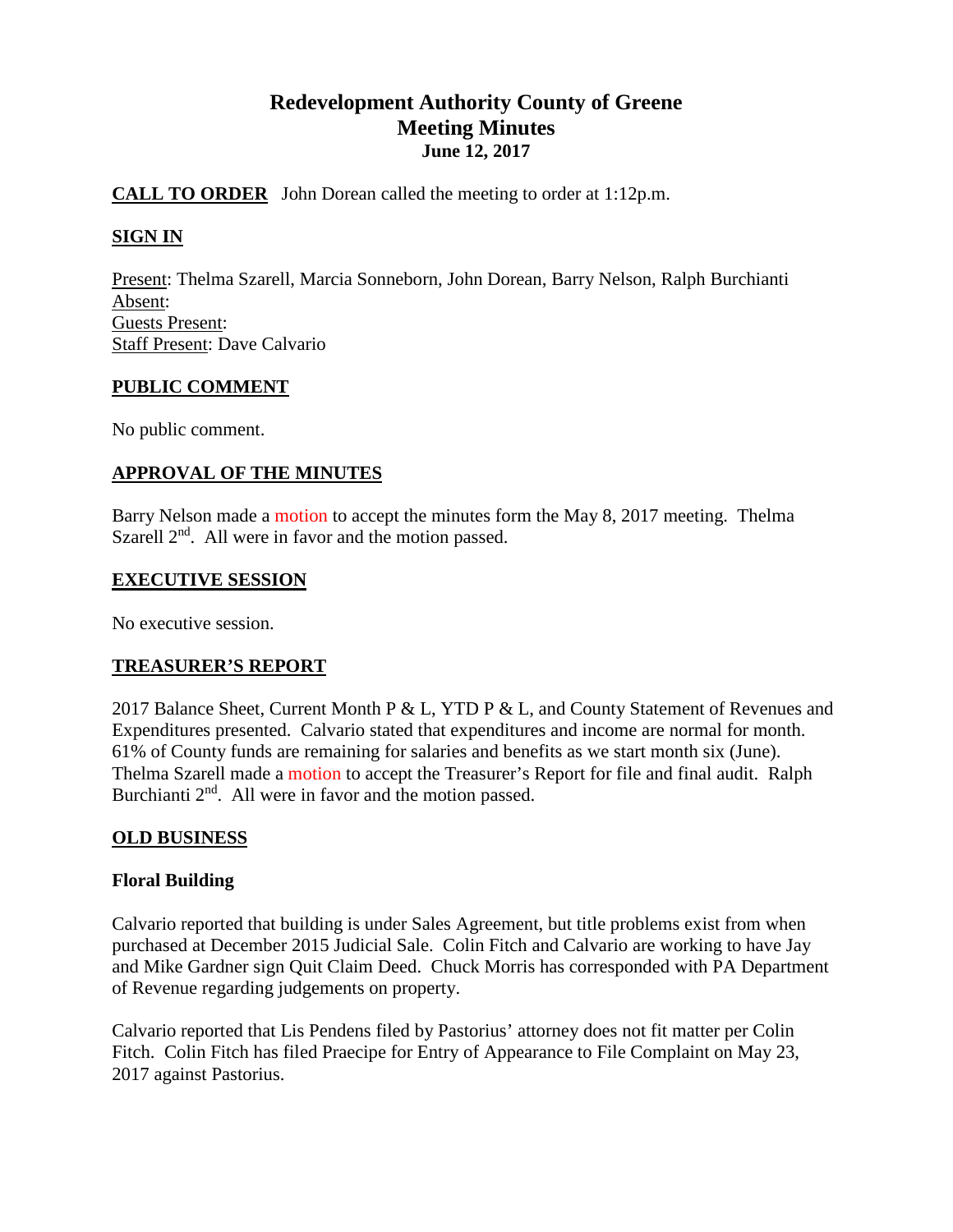# **Delancy Heights (145 Fairview Avenue and 126 Fairview Avenue), Jefferson**

145 Fairview Avenue (new modular) complete. No appliances in home. Listed at \$140,000. No showings. Letter sent to local realtors in May distributed. \$128,000 in project. Calvario asked Board to consider listing property with one realtor so it is published in Multi-List. Calvario instructed to develop RFP to send to local realtors obtaining following information: will property must be listed in Multi-List, commission fee, years in business, number of staff, etc.

126 Fairview Avenue: Calvario reported that GCCTC hung all the drywall. Prompt Quality Painting has completed finishing drywall.

Calvario reported no update on Howard Contracting letter from attorney.

## **Nazer St. Remediation and Stabilization Update**

No progress on demolishing 343 and 355 Nazer St in cooperation with Waynesburg Borough and Pirhl Development. Marcia Sonneborn may contact Borough Council members to see what they are thinking.

Greene County Habitat receiving \$150,000 in 2015 PHARE funds to build two homes on E. Franklin St. RDA will be grantor of funds to Habitat in four progress payments as work progresses. Waiting on MOA from Habitat. Per Keith Davin, family selection committee working on selecting family for home. Once family selected, size of home needed will be built. Davin believes work on footers will be started by end of June.

# **Partnership with GCCTC**

Calvario reported RDA hired two Vo-tech students for summer to work with Steve Salisbury. County and RDA will pay students for four weeks, and then SW Training, Inc will pay students July 5-August 15. Students will work 40 hours weekly while being paid by County and RDA; will work 32.5 hours while being paid by SW Training, Inc.

## **Down Payment Assistance/2nd Mortgage Discussion**

No decision can be made until we get a potential buyer for 145 Fairview Ave. in the program that would meet PHARE low to moderate income guidelines. Once a potential buyer is identified, will discuss subsidize/underwrite sale of new modular.

## **Old Rogersville School Development**

Calvario reported that Home Remodeling by Riggs delivered a bid packet on Friday with specifics, but he has not reviewed it.

## **Discussions with Morris, Perry, and Richhill Township Supervisors**

-Wind Ridge, Chambers property. RDA appointed Conservator. Calvario reported on June 1, 2017, Farley Toothman gave Court Order for structure to be demolished. Demolition will start soon and septic will be assessed after demolition and make recommendation to Court. -Nineveh, Kita property. No update.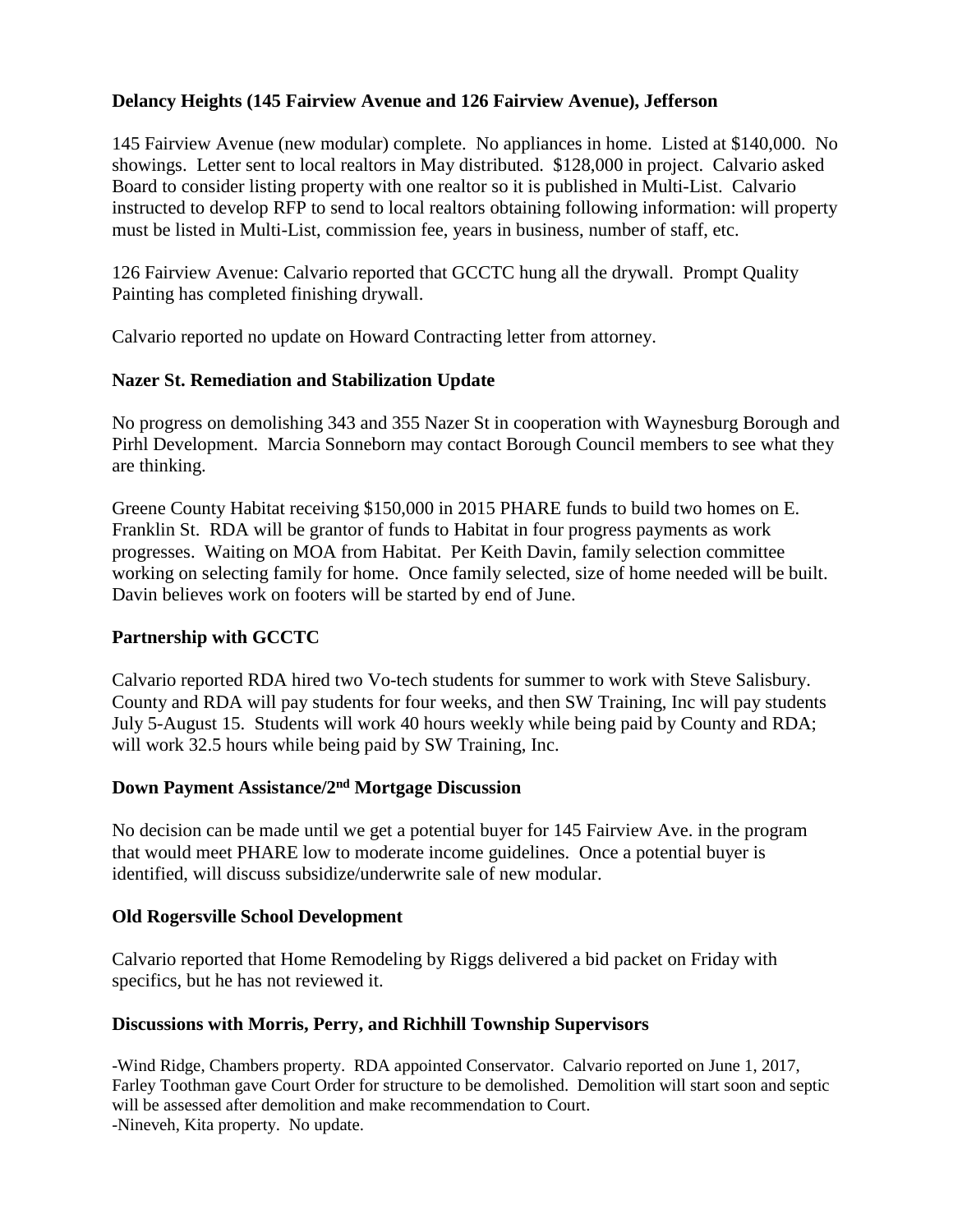-Mt. Morris, Dotson property. No update.

## **362 E. Franklin St. (Habitat for Humanity and RDA E. Franklin St. Stabilization Project)**

On proposed 2017 Judicial Sale list.

#### **Development of Bonar and Woodland Ave. Property**

No update.

#### **Current Projects**

Calvario reported that Steve Salisbury is working on 333 Steele Hill Road, Mt. Morris.

#### **Parkview Knoll, Carmichaels**

Documents for Park View Knoll funds to pass through RDA were signed and sent to Ralph Falbo attorney.

#### **120 Short St., Clarksville**

Calvario reported structure was demolished by Morgan Township.

#### **133 Bowlby St., Waynesburg**

Property donated to RDA. Fire in home 2012. Bid to rehab awarded to Home Remodeling by Riggs, \$82,550. In conversation with Rick Kalsey, house might sell for \$70,000.

## **117 Duquesne St., Greensboro**

Put tarp over roof. Community Service volunteers removed debris and tore down to studs.

## **NEW BUSINESS**

- 1. Calvario reported check for May 2017 LIPC payment on 127 School St. was returned for NSF. Homeowner stated purse stolen from car and account closed. A Money Order was submitted to cover NSF check, and Money Order was received for June's payment.
- 2. Calvario reported that LIPC for 252 Cherry Alley, Waynesburg expires June 30, 2017. Reginald Williams will not be mortgage ready by June 30. Letter outlining mortgage readiness progress from Community Action SW distributed. After discussion, Marcia Sonneborn made a motion to extend LIPC, but must continue to show progress in three months, and willing to extend to December 31 if progress to be mortgage ready continues to be made. Barry Nelson  $2<sup>nd</sup>$ . All were in favor and the motion passed.
- 3. Homes to consider/purchase
	- a. 44 Larimer Avenue, Bobtown. After discussion, Ralph Burchianti made a motion to offer up to  $$7,500$  to purchase. Barry Nelson  $2<sup>nd</sup>$ . All were in favor and the motion passed.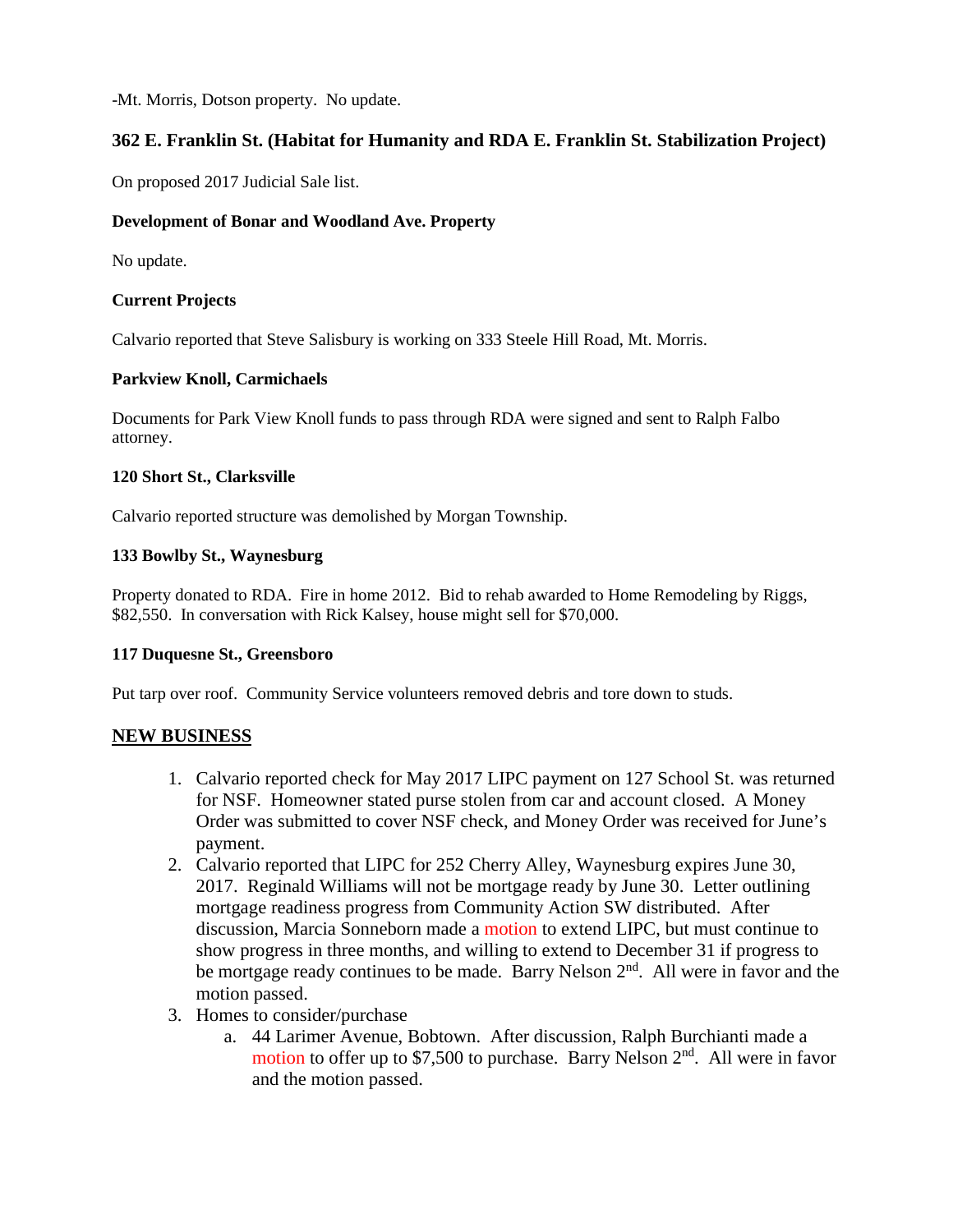- b. 54 1<sup>st</sup> Avenue, Crucible. After discussion, Ralph Burchianti made a motion to offer up to \$17,500 to purchase. Thelma Szarell  $2<sup>nd</sup>$ . All were in favor and the motion passed.
- c. 387 S. Moreland St., Bobtown. After discussion, decision was made not to pursue home.
- d. 220 Third Avenue, Crucible. After discussion, Marcia Sonneborn made a motion to offer up to \$15,000. Barry Nelson 2<sup>nd</sup>. All were in favor and the motion passed.
- e. 73 Dalzell Avenue, Bobtown. Dave Calvario gave background that home was purchased by Wells Fargo at June 2 Sheriff's Sale. Calvario reported that he has been in touch with Wells Fargo to purchase home or have it donated. After discussion, Thelma Szarell made a motion to offer up to \$10,000 if necessary. Marcia Sonneborn 2<sup>nd</sup>. All were in favor and the motion passed.
- 4. Barry Nelson stated that he has been in contact with the billboard company that has signs on Greene St. regarding putting a sign at Bailys Crossroads in Carmichaels as a potential source of income for RDA. More information to follow.

# **DIRECTOR'S REPORT**

- 1. Calvario reported that Tax Claim has asked Pollock and Morris to focus on 20-25 properties for Judicial Sale and then do the same in a few months. No date set for 2017 Judicial Sale.
- 2. Calvario discussed funds available from Cumberland Township to address blight. Marcia Sonneborn will review with Supervisors.
- 3. Calvario reported that he toured Jefferson Fairgrounds with Rick Tekavec looking at blighted properties. Calvario reported that he has been in touch with Northeast Energy from Indiana, PA regarding abandoned company homes they have in the Fairgrounds. Northeast Energy is in Bankruptcy at present time.
- 4. Calvario reported that Patricia Pataski, 108 Elm St., Clarksville (1/2 duplex Pitt Gas) has paid off roof replacement.
- 5. David Burg from Pirhl Development contacted Calvario regarding a work force development project near McCracken's Pharmacy. Composition of Board would need to change due to new LIHTC requirements. Calvario encouraged Burg to consider Cumberland Township for work force housing development since push-back from Waynesburg Borough.
- 6. Calvario reported that Josh Hughes from the Miller-Valentine Group contacted him regarding a LIHTC application for Greene County. Calvario showed him around area. Interested in land near hospital. Hughes made offer to Community Action SW for land on Victoria Lane. Hughes in contact with Rick Kalsey regarding land above hospital.
- 7. Discussed not receiving GI Town Blight Remediation Grant from PHARE RTT. Calvario said he has a conference call with Diana Myers and Karen Bennett regarding funding options. After discussion, Calvario will contact Jeff Marshall to reallocate a portion of the \$450,000 from Accessible Dreams II towards the GI Town project.
- 8. Calvario asked for feedback on Board meetings, operation overall. Consensus was to keep heading in same direction.
- 9. Based on input from Carol Gooden, Calvario mentioned that his mileage reimbursements are averaging around \$400.00 per month. Carol believes a vehicle